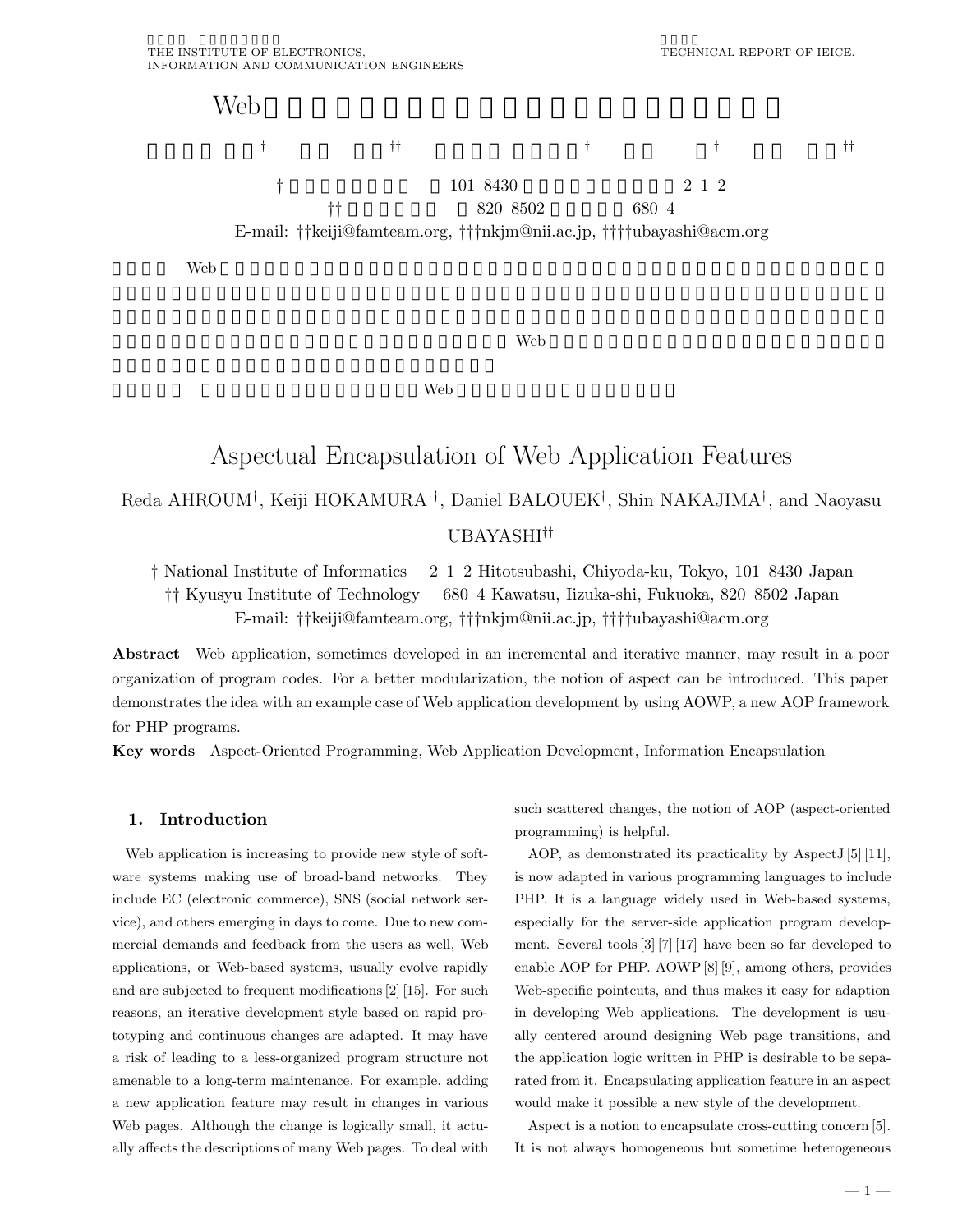

1 Web Application Architecture

[4]. Homogeneous aspect, such as the famous *logging*, has a generic pointcut to look at many join points. Same advice codes can be woven into many join points. Heterogeneous aspect, on the other hand, only looks at a small number of join points, just one particular execution point in its extremal case. Although such an extremal one seems no different than just a method or procedure call, it is usable due to the obliviousness [6]. A new application feature may be added as an aspect, while the same aspect is deleted when it becomes obsolete. The aspect is easy to delete since unweaving is as easy as weaving. It does not need any of the impact analysis [16] to have consistent codes.

This paper reports a Web application development practice to make fully use of the aspect-oriented programming techniques. In the development, AOWP, a new AOP framework for PHP, is used where many interesting application features are encapsulated in heterogeneous aspects. Although the discussion would be more like qualitative, the experience shows that the notion of aspect has a great advantage in an incremental style of Web application development.

# **2. Web Applications and AOP**

#### **2. 1 Web Applications**

Figure 1 illustrates a simplified, but a typical architecture of Web applications. A client uses Web Browser to access a Web Server on which the target application system is running. The system is written in a Web application language PHP, and usually uses back-end database systems to store persistent data. The program, invoked by a client's request, may access the database and generates an HTML document returning to the client. An HTML page is sometimes called a *view* since it provides a graphic interface to the clients using Web Browser.

Web application accepts multiple requests from more than one client at a time, and it also performs *long-term transactions*. Although each HTTP request is independent in view of communication protocol, a series of requests from one particular client is considered to constitute a user-session. Usually, *Cookie* is introduced to keep track of such accesses. The notion of user session is important in Web application since

1 Extent of Aspect

| Aspect         | Description                                            |
|----------------|--------------------------------------------------------|
|                | Per Application   A Single Instance in the Application |
| Per Session    | One for each User Session                              |
| Per Request    | One for each Request                                   |
| Per Join Point | One for each join point                                |



2 Pointcut & Advice Model

it is the basis for separating multiple users from each other and for having a consistent series of accesses by a particular user.

## **2. 2 AOWP**

AOWP [1] [8] is a new aspect-oriented framework for PHP programs. It adapts the join point model that AspectJ has advocated, but provides pointcut designators specific to Web applications written in PHP. Moreover, the aspect instantiation model of AOWP is unique to take into account the characteristics of Web applications. Extent of an aspect may be different depending on its purpose. As mentioned earlier, a Web application accepts multiple concurrent requests and keeps session informations for each client. AOWP provides several extents for aspects as shown in Table 1.

PerApplication aspect introduces its single instance for the entire application. Its extent is the same as the application itself. PerSession is created for each user session and is suitable for looking at join points of the session. PerRequest is active during the execution of a single HTTP request and PerJoinPoint is just for a stateless aspect instance.

In addition to the aspect extent, AOWP differs from other AOP languages such as AspectJ [11], GAP [3] or AOPHP [17] in that it provides pointcut designators specific to Web application. They include Web-specific ones such as HTTP\_request, cookie\_get, and cookie\_set as well as those standard ones such as function\_call of AspectJ.

Figure 2 illustrates the pointcut & advice model, which is basically the same as what AspectJ adapts. When a pointcut designator of an aspect is matched with some point in executions, the accompanying advice code is invoked. The exact ordering of executing the base code and advice is dependent on the choice of the advice strategy such as before or after. The advice code is invoked with a pre-defined argument of type AOWP\_JoinPoint to carry the information relating to the location that the pointcut designator matches with. The information is what cannot be easily reconstructed without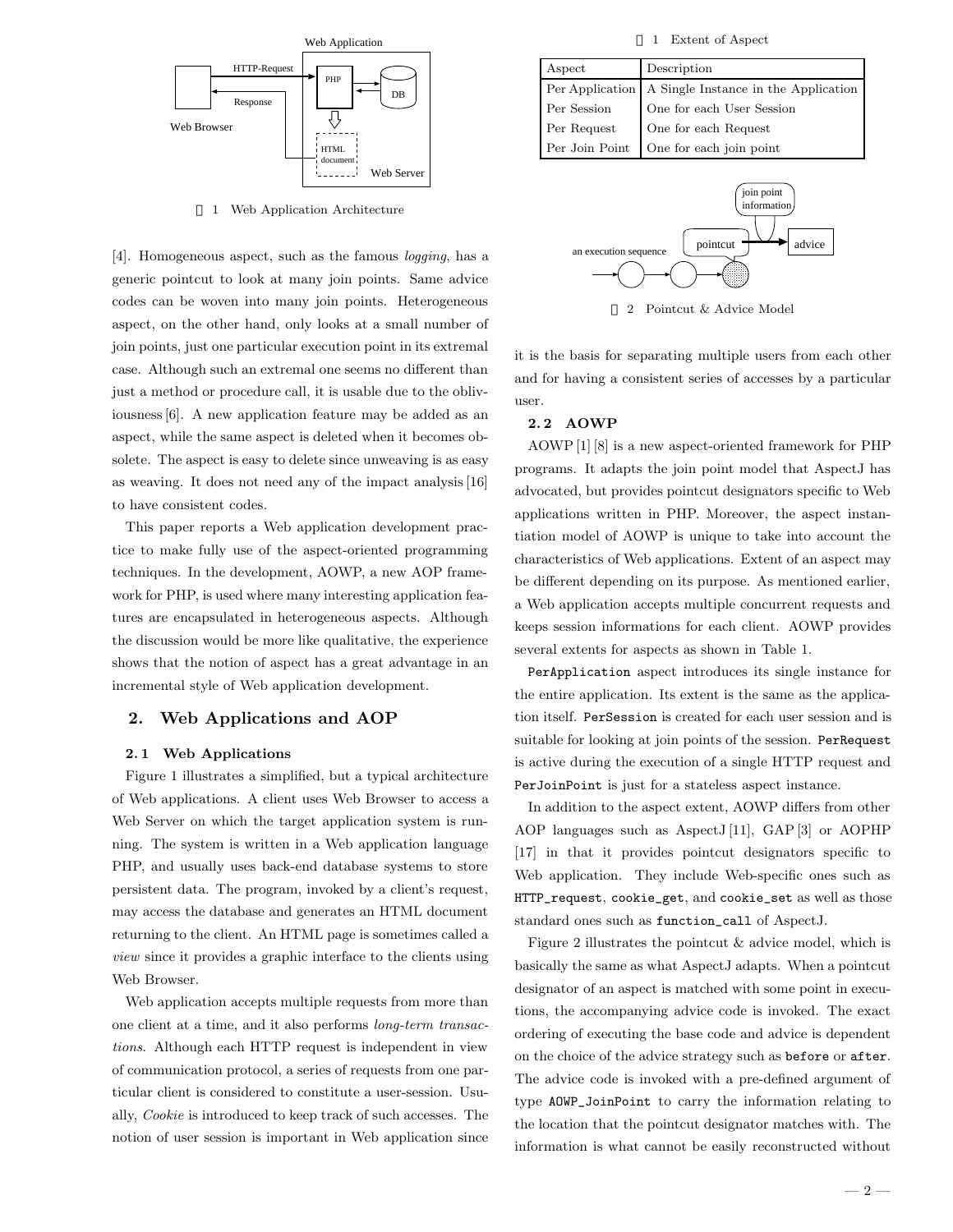```
class UserRightAspect
                extends AOWP_PerSessionAspect {
 public function _construct() {
    $verifPC = new AOWP_RequestPointcut(...);
    $verifAdvice = new AOWP_BeforeAdvice();
    $verifAdvice->setPointcut($verifPC);
    $verifAdvice->setAdviceBody('verifUser');
    $this->addAdvice($verifAdvice);
 }
public function
        verifUser(AOWP_JoinPoint $joinPoint) {
        ... // omitted
}
}
                  3 An Example Aspect
```
an underlying mechanism, and contains some of PHP specific data.

Aspect code in AOWP looks like the one in Figure 3. As seen from the example snippets, an AOWP aspect is introduced as a subclass of a pre-defined class constituting the framework. The aspect UserRightAspect is introduced as a subclass of AOWP\_PerSessionAspect to make its own extent PerSession. Since an instance of AOWP\_RequestPointcut(...) is created, its pointcut designator is of Request type to match with particular HTTP requests. The advice body verifUser is actually a before advice. The code also shows the advice function always takes a pre-defined argument of type AOWP\_JoinPoint.

Weaving in AOWP is a batch process of source program translation. AOWP weaver accepts the base PHP source files together with those for aspect definitions, and generates the woven sources. The resultant PHP program is then loaded into Web server to start its execution to accept requests from remote clients.

## **2. 3 Aspectual Encapsulation**

AOWP has been applied successfully [8] [9] demonstrating the usefulness of the aspect in Web applications. Webspecific pointcuts such as Request and a variety of aspect extent are shown applicable well. Further, most of the aspects are homogeneous; the pointcut designators are chosen so that they can match with join points. For example, one to look at all the HTTP requests takes a form of

## new AOWP\_RequstPointcut('.\*')

where the condition specified with a regular expression of .\* stands for anything. In another example, a pointcut designator

### new AOWP\_RequstPointcut('index\.php')

looks for all the requests to invoke index.php page. It is less *homogeneous* than the first one since it matches only with



5 Screen Layout

requests to index.php. It, however, is still homogeneous in that the pointcut designator can select all the HTTP requests to have parameters such as

## http://.../index.php?action=edit

Further, the following pointcut designator can be used in AOWP to match exactly with the above HTTP requests.

# new AOWP\_RequestPointcut('index\.php',

#### $array('action' => 'edit'))$

In the extremal case of heterogeneous aspect, one can be defined to match with a particular join point only. It seems not much different from a method called at a particular location; the join point at which the advice code is invoked is uniquely determined with the detailed pointcut. Owing to the obliviousness of AOP, the base program needs not know about the the advice code at all. It affects much on the style of software development.

## **3. Picture Management System**

This section reports a Web application development practice to make fully use of the aspect-oriented programming techniques. In the development, AOWP is used to show that many interesting application features are encapsulated in either homogeneous or heterogeneous aspects.

### **3. 1 Overview**

Picture Management System (PMS for simplicity) is a Web application to manage picture data. A client is either a publisher or a subscriber. (S)he first sees the screen view shown in Figure 4, and usually connects to the system by following the authentication process. The system always checks to see if the client has a proper access right. A publisher can add or delete picture data, but a subscriber is allowed to see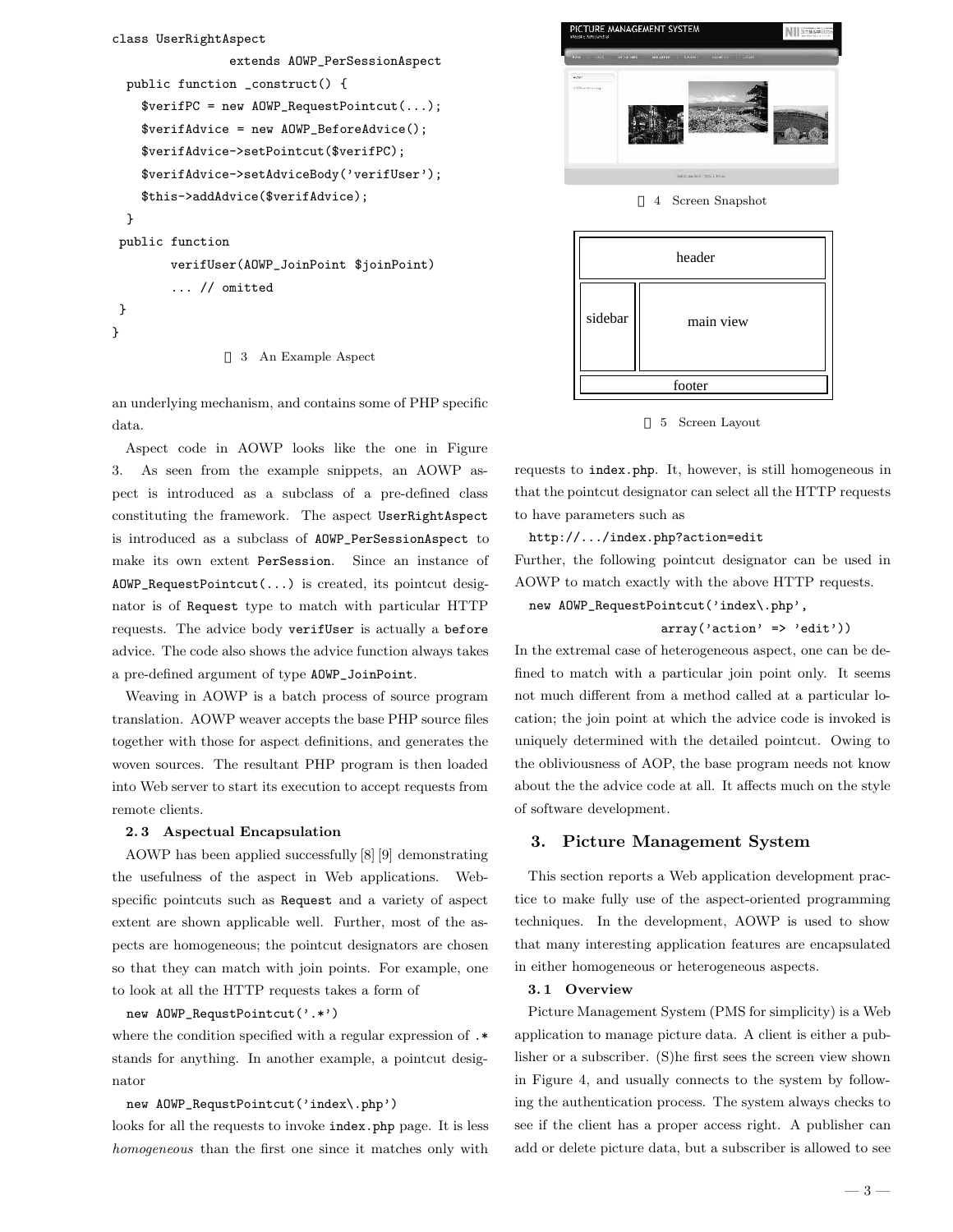

6 Feature Aspects Overview

the list of items and retrieve pictures only. While these are the basic features, PMS is desirable to provide further ones. Some of them are ready to be included and others are identified only after early versions of PMS are developed. Namely, they are introduced in an incremental manner. In developing PMS, most of the features are implemented with the notion of aspect, which demonstrates how AOWP supports the incremental development of Web applications.

## **3. 2 Feature Aspects**

Beside basic concerns such as the visual layout or HTML codes, PMS includes several concerns developed with AOWP aspects. Figure 6 gives an overview of the aspects and shows how they are related in the base system structure. In the figure, each box represents a basic application feature, which appear to the clients in the main view area of the screen layout illustrated in Figure 5. A list of menu is shown in the header area. Clicking one of the menu entries initiates a HTTP request to the Web server and the corresponding PHP program is invoked. As a response, Main View area is refreshed for a new sub-page to appear.

In Figure 6, each round box represents an *aspect*, which is shown to link with the base application whose pointcut is looking at. For example, UserRights aspect is woven to List base feature, and Tracing aspect is to many Web pages. In the following, each aspect is explained in detail.

## **3. 2. 1** Security Concerns

The security concern includes the one for authentication. It is the process of determining whether a client is a valid user or not. Further, it tries to prevent those unauthorized clients have access to some Web pages. In PMS, an unauthorized client cannot see the list of pictures.

a ) User Rights Aspect

PMS has two profiles of users, publishers and subscribers. Only a subscriber is allowed to access Publish page, and a subscriber can view the list of items. When a user requests Publish page, this aspect checks the session's information:

if the user is a publisher, (s)he will be able to add an item to PMS. If not, a pop-up is displayed and the user is redirected to Login page. The AOWP codes were shown in Figure 3.

**3. 2. 2** Tracing Concerns

Web applications are desirable to include features to records all the user accesses. It is particularly important from an operation viewpoint since the traced data can provide valuable informations for the Web master. They represent users' scenarios visiting the Web site, and may help to re-consider the design of Web page transitions. In the current version of PMS, two such aspects StatisticsAspect and TracingAspect are introduced as AOWP aspects.

a ) Tracing Aspect

TracingAspect is best understood as a well-known *logging* aspect, but puts its focus on collecting all Web pages visited by a particular user. This aspect is rather homogeneous in that it looks at all the HTTP requests. The extent of aspects implementing this concern would be PerSession.

class TracingAspect extends AOWP\_PerSessionAspect

b) Statistics Aspect

StatisticsAspects records how many times a particular Web page is visited by all the users. It generates Statistics page for users to inspect. Since just one instance of this aspect is responsible for keeping track of all the information, the extent should be PerApplication.

class StatisticsAspect

#### extends AOWP\_PerApplicationAspect

#### **3. 2. 3** Server-Side Validation Concerns

Web applications accept various information from users as data of String type, which are sometimes to be checked its well-formedness before handling them as the input data. Some check could be done at Web client side using such as JavaScript codes. It, however, is not always the case since there may be a chance for Web client not to execute such JavaScript codes or some check requires the information maintained at the server. As exemplars, PMS has two such aspects as described below.

a ) Verify Data Aspect

VerifyDataAspect is responsible for the input validation to prevent the uses of non-supported characters when the input data are saved on database. Its point cut designator is associated with insert function and operates on each call of this. Actually, the aspect is instantiated before each call of insert function to check its parameters. Once it is finished, the aspect instance is destroyed. The aspect is so defined as PerJoinPoint with FunctionCall point cut.

class VerifyDataAspect

extends AOWP\_PerJoinPointAspect { public function \_construct() { \$dataAdvice = new AOWP\_BeforeAdvice();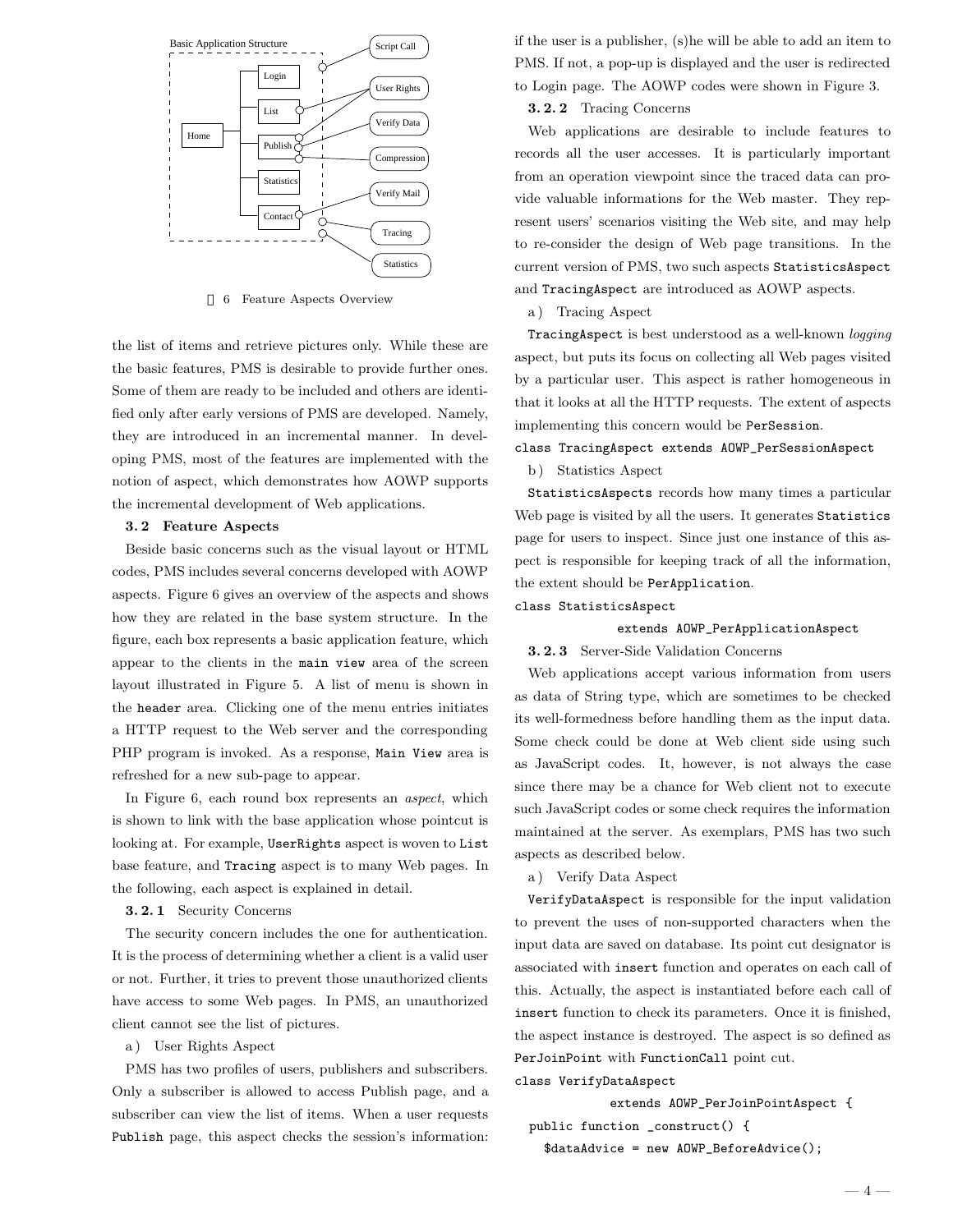```
$dataPC = new AOWP_FunctionCallPointcut
                              ('insert', 4);$dataAdvice->setPointcut($dataPC);
 $dataAdvice->setAdviceBody('dataControl');
  $this->addAdvice($dataAdvice);
}
...
```
- }
	- b) Verify Mail Aspect

Web applications generally have a particular Web page to allow users to send email to Web master. The page may provides a way to enter some information of the user himself including his own email address. VerifyMailAspect checks if the email format is correct, and further checks if its domain is valid. Depending on the error types, a particular alert page would appear to the user. Just as VerifyDataAspect, this aspect is defined as PerJoinPoint with FunctionCall point cut to match with each call of mail function.

```
$mailPC = new AOWP_FunctionCallPointcut('mail', 4);
$mailAdvice->setAdviceBody('mailControl');
```
**3. 2. 4** Memory Consumption Concerns

Adding new items such as pictures or videos to the server may consume large amount of memory space. It usually requires to compress a large file before storing. PMS uses a mechanism of automatic compression of files before adding them to the server. Instead of implementing the feature in the base application program, an aspect is introduced to achieve it in PMS so that the algorithm of compression can easily be replaced. A new aspect to have a new algorithm is just woven without making any modification to the base program. In summary, the motivation of using AOP technique for this concern is a slight increase in its ease of modification.

a ) Compression Aspect

CompressionAspect takes care of compression of large data before storing it in the database. In PMS, such storing is achieved with deposit function. The aspect looks only at calling this particular function, and thus is very heterogeneous. Namely, CompressionAspect matches only with the join point of calling deposit. The advice function fileZip may further call other function whose compression algorithm is meant for a specific file type. This aspect is defined as PerJoinPoint with FunctionCall point cut to match with each call of deposit function.

\$ZipBefAdvice->setAdviceBody('fileZip');

#### **3. 2. 5** Script Call Concerns

For several reasons, there might be some situations where a small script code executes outside the basic Web application to handle various exceptional cases. Such needs sometimes appear after completing an early version, and figuring out

such cases systematically is not easy. A new feature comes up in an ad-hoc manner. In order to introduce such features as needed, an aspect is defined to include a feature of calling an external script code.

a ) Alert Aspect

AlertAspect is developed for an instance of Script Call. It generates an HTML document to include a JavaScript code executing on the client Web browser. A particular example used currently in PMS is a JavaScript which notifies the user a time expiration alert. When a specified time is passed after the user log-outs from PMS, the code displays an alert and redirects him to Login sub-page. The extent of this aspect is PerSession because it is responsible for keeping track of a particular user. The aspect is heterogeneous only to look at Logout sub-page. It is a before advice since the responsibility of the code is just to insert the specified JavaScript code into the HTML document returned to the Web browser. The JavaScript pops up an alert window afterward.

\$alertPC = new AOWP\_RequestPointcut('index\.php', array('page' => 'logout\.php')); \$alertAdvice = new AOWP\_BeforeAdvice();

\$alertAdvice->setAdviceBody('alertFunction');

## **4. Discussions**

Aspect-Oriented Programming (AOP) [5] [11] is an alternative approach to achieving high modularity of program codes. Modularity is usually following hierarchical decomposition of system [14]. It sometimes needs concerns cross-cutting over the basic module structure or a primary concern. AOP provides a new language entity *aspect* to enable encapsulating such cross-cutting concerns. UserRightAspect is a typical example since implementing the access checking at runtime usually cross-cuts multiple Web pages.

Looking at a system from various concerns plays a key role in modeling at an early stage of the development. Such a modeling approach helps identifying new features by studying the system from multiple viewpoints [13]. In the case of PMS, Tracing is considered as one such example since the information collected with this aspect is meant to use by Web master. Its necessity is recognized when PMS is looked at from a viewpoint different from regular clients.

\$ZipPC = new AOWP\_FunctionCallPointcut('deposit', 1); to AOP. A naive view is that common features constitute the Further, FODA [10], a modeling method for Software Product-Line Engineering (SPLE) can be potentially related primary concerns and each variability feature is mapped to an aspect. K. Lee et al [12] discuss how the feature-oriented analysis and programming in AspectJ are related. According to their experience, it is not always the case that every variability feature is mapped to an aspect. Some variability may be implemented by Java class as a part of the primary